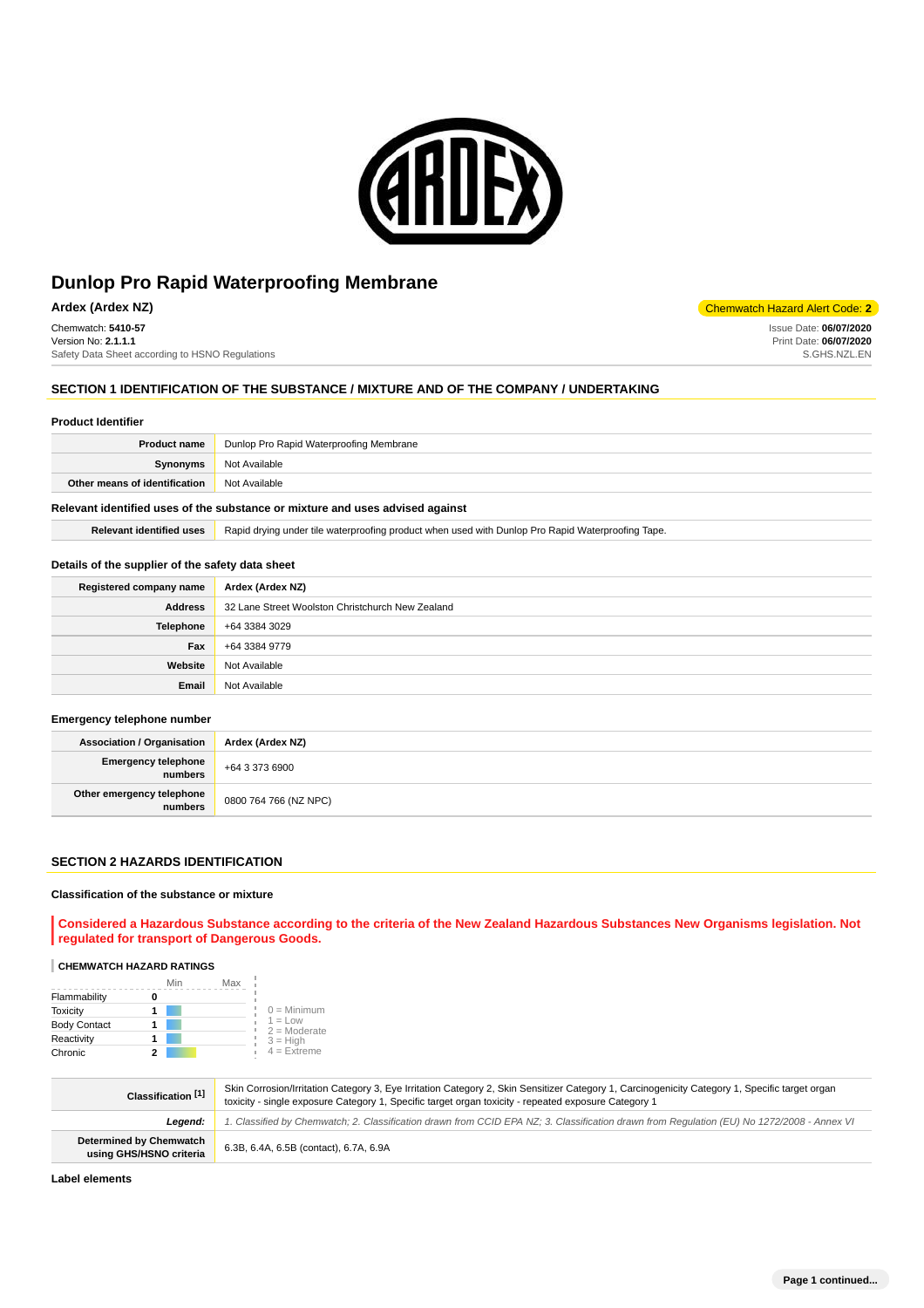| Hazard pictogram(s) |  |  |
|---------------------|--|--|
|---------------------|--|--|

**SIGNAL WORD DANGER**

| Hazard statement(s) |                                                                 |
|---------------------|-----------------------------------------------------------------|
| H316                | Causes mild skin irritation.                                    |
| H319                | Causes serious eye irritation.                                  |
| H317                | May cause an allergic skin reaction.                            |
| H350                | May cause cancer.                                               |
| <b>H370</b>         | Causes damage to organs.                                        |
| H372                | Causes damage to organs through prolonged or repeated exposure. |
| .                   |                                                                 |

#### **Precautionary statement(s) Prevention**

| P201        | Obtain special instructions before use.                                    |
|-------------|----------------------------------------------------------------------------|
| P260        | Do not breathe mist/vapours/spray.                                         |
| P280        | Wear protective gloves/protective clothing/eye protection/face protection. |
| <b>P270</b> | Do not eat, drink or smoke when using this product.                        |

# **Precautionary statement(s) Response**

| P308+P311 | IF exposed or concerned: Call a POISON CENTER/doctor/physician/first aider.                                                                       |
|-----------|---------------------------------------------------------------------------------------------------------------------------------------------------|
| P321      | Specific treatment (see advice on this label).                                                                                                    |
|           | <b>P302+P352</b> IF ON SKIN: Wash with plenty of water.                                                                                           |
|           | P305+P351+P338   IF IN EYES: Rinse cautiously with water for several minutes. Remove contact lenses, if present and easy to do. Continue rinsing. |

## **Precautionary statement(s) Storage**

**P405** Store locked up.

## **Precautionary statement(s) Disposal**

**P501** Dispose of contents/container to authorised hazardous or special waste collection point in accordance with any local regulation.

# **SECTION 3 COMPOSITION / INFORMATION ON INGREDIENTS**

#### **Substances**

See section below for composition of Mixtures

## **Mixtures**

| <b>CAS No</b> | %[weight] | Name                                       |
|---------------|-----------|--------------------------------------------|
| 7727-43-7     | 10-30     | barium sulfate                             |
| 14808-60-7    | 10-30     | silica crystalline - quartz                |
| 1332-58-7     | $1 - 10$  | ball clay                                  |
| 13463-67-7    | $1 - 10$  | C.I. Pigment White 6                       |
| 2682-20-4     | $<$ 1     | 2-methyl-4-isothiazolin-3-one              |
| Not Available | balance   | Ingredients determined not to be hazardous |

# **SECTION 4 FIRST AID MEASURES**

#### **Description of first aid measures**

| <b>Eye Contact</b>  | If this product comes in contact with the eyes:<br>Immediately hold eyelids apart and flush the eye continuously with running water.<br>Ensure complete irrigation of the eye by keeping eyelids apart and away from eye and moving the eyelids by occasionally lifting the upper<br>and lower lids.<br>► Continue flushing until advised to stop by the Poisons Information Centre or a doctor, or for at least 15 minutes.<br>Transport to hospital or doctor without delay.<br>▶ Removal of contact lenses after an eye injury should only be undertaken by skilled personnel. |
|---------------------|-----------------------------------------------------------------------------------------------------------------------------------------------------------------------------------------------------------------------------------------------------------------------------------------------------------------------------------------------------------------------------------------------------------------------------------------------------------------------------------------------------------------------------------------------------------------------------------|
| <b>Skin Contact</b> | If skin or hair contact occurs:<br>Immediately flush body and clothes with large amounts of water, using safety shower if available.<br>▶ Quickly remove all contaminated clothing, including footwear.<br>▶ Wash skin and hair with running water. Continue flushing with water until advised to stop by the Poisons Information Centre.<br>Transport to hospital, or doctor.                                                                                                                                                                                                    |
| Inhalation          | If fumes or combustion products are inhaled remove from contaminated area.<br>Lay patient down. Keep warm and rested.<br>▶ Prostheses such as false teeth, which may block airway, should be removed, where possible, prior to initiating first aid procedures.<br>Apply artificial respiration if not breathing, preferably with a demand valve resuscitator, bag-valve mask device, or pocket mask as trained.                                                                                                                                                                  |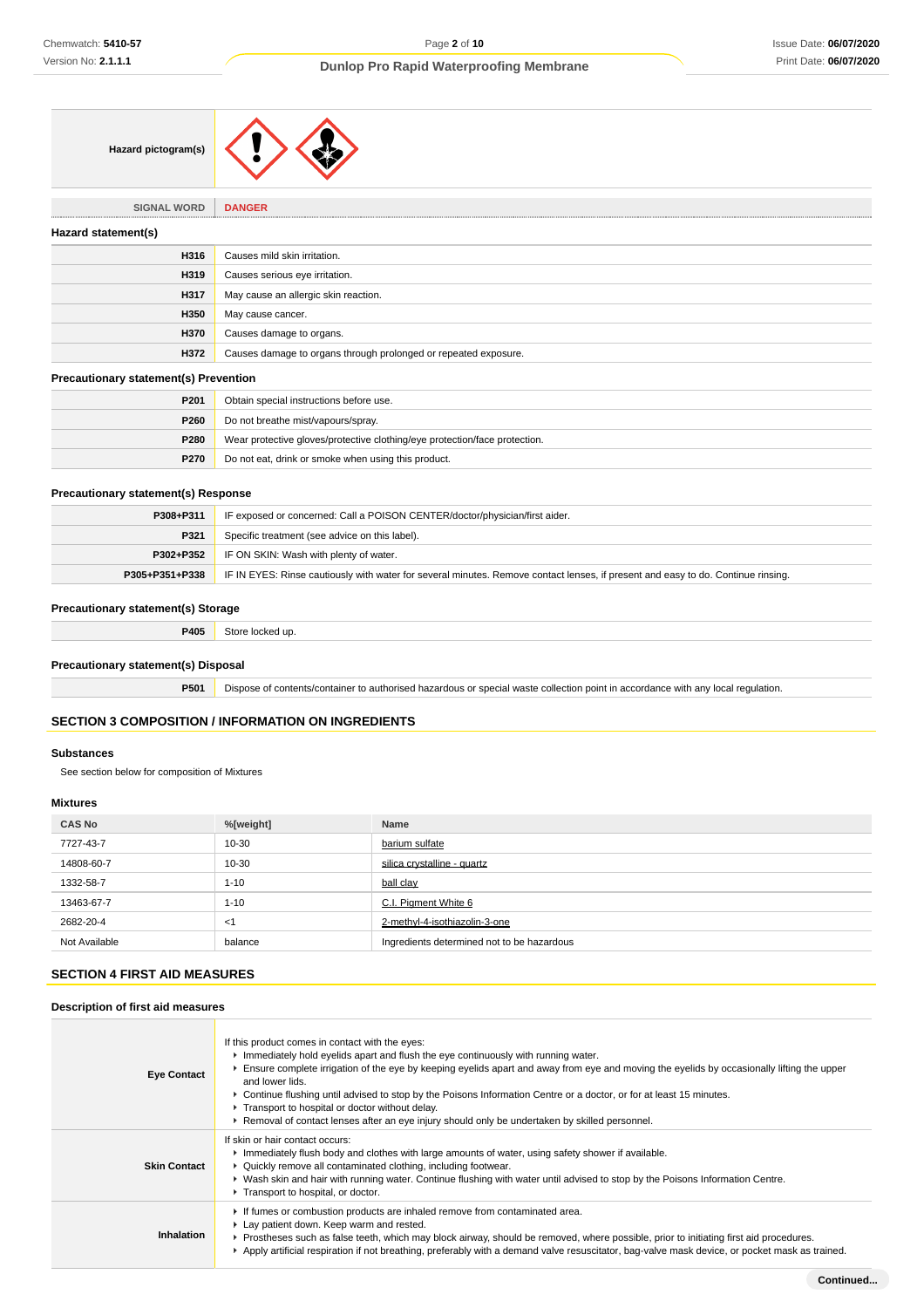|           | Perform CPR if necessary.<br>Transport to hospital, or doctor, without delay.                                                                                                                                                                                                                                                                                                                                                                                                                                                                                                                                                                                                                                                                                                                                                                                                                                                                                                                                                                                                                                                                                                                                                            |
|-----------|------------------------------------------------------------------------------------------------------------------------------------------------------------------------------------------------------------------------------------------------------------------------------------------------------------------------------------------------------------------------------------------------------------------------------------------------------------------------------------------------------------------------------------------------------------------------------------------------------------------------------------------------------------------------------------------------------------------------------------------------------------------------------------------------------------------------------------------------------------------------------------------------------------------------------------------------------------------------------------------------------------------------------------------------------------------------------------------------------------------------------------------------------------------------------------------------------------------------------------------|
| Ingestion | F IF SWALLOWED, REFER FOR MEDICAL ATTENTION, WHERE POSSIBLE, WITHOUT DELAY.<br>For advice, contact a Poisons Information Centre or a doctor.<br>• Urgent hospital treatment is likely to be needed.<br>In the mean time, qualified first-aid personnel should treat the patient following observation and employing supportive measures as indicated<br>by the patient's condition.<br>If the services of a medical officer or medical doctor are readily available, the patient should be placed in his/her care and a copy of the SDS<br>should be provided. Further action will be the responsibility of the medical specialist.<br>If medical attention is not available on the worksite or surroundings send the patient to a hospital together with a copy of the SDS.<br>Where medical attention is not immediately available or where the patient is more than 15 minutes from a hospital or unless instructed<br>otherwise:<br>INDUCE vomiting with fingers down the back of the throat, ONLY IF CONSCIOUS. Lean patient forward or place on left side (head-down<br>position, if possible) to maintain open airway and prevent aspiration.<br><b>NOTE:</b> Wear a protective glove when inducing vomiting by mechanical means. |

## **Indication of any immediate medical attention and special treatment needed**

Treat symptomatically.

# **SECTION 5 FIREFIGHTING MEASURES**

#### **Extinguishing media**

▶ There is no restriction on the type of extinguisher which may be used.

Use extinguishing media suitable for surrounding area.

#### **Special hazards arising from the substrate or mixture**

| <b>Fire Incompatibility</b>    | ▶ Avoid contamination with oxidising agents i.e. nitrates, oxidising acids, chlorine bleaches, pool chlorine etc. as ignition may result                                                                                                                                                                                                                                                                                                                                                                                                                                 |  |  |  |
|--------------------------------|--------------------------------------------------------------------------------------------------------------------------------------------------------------------------------------------------------------------------------------------------------------------------------------------------------------------------------------------------------------------------------------------------------------------------------------------------------------------------------------------------------------------------------------------------------------------------|--|--|--|
| <b>Advice for firefighters</b> |                                                                                                                                                                                                                                                                                                                                                                                                                                                                                                                                                                          |  |  |  |
| <b>Fire Fighting</b>           | Alert Fire Brigade and tell them location and nature of hazard.<br>▶ Wear breathing apparatus plus protective gloves in the event of a fire.<br>► Prevent, by any means available, spillage from entering drains or water courses.<br>▶ Use fire fighting procedures suitable for surrounding area.                                                                                                                                                                                                                                                                      |  |  |  |
| <b>Fire/Explosion Hazard</b>   | • Non combustible.<br>▶ Not considered a significant fire risk, however containers may burn.<br>Decomposes on heating and produces:<br>carbon dioxide (CO2)<br>sulfur oxides (SOx)<br>metal oxides<br>other pyrolysis products typical of burning organic material.<br>Decomposes at high temperatures to produce barium oxide. Barium oxide is strongly alkaline and, upon contact with water, is exothermic. When<br>barium oxide reacts with oxygen to give a peroxide, there is a fire and explosion risk.<br>May emit poisonous fumes.<br>May emit corrosive fumes. |  |  |  |

## **SECTION 6 ACCIDENTAL RELEASE MEASURES**

## **Personal precautions, protective equipment and emergency procedures**

See section 8

#### **Environmental precautions**

See section 12

#### **Methods and material for containment and cleaning up**

| <b>Minor Spills</b> | Clean up all spills immediately.<br>Avoid breathing vapours and contact with skin and eyes.<br>$\blacktriangleright$ Control personal contact with the substance, by using protective equipment.<br>Contain and absorb spill with sand, earth, inert material or vermiculite. |
|---------------------|-------------------------------------------------------------------------------------------------------------------------------------------------------------------------------------------------------------------------------------------------------------------------------|
| <b>Major Spills</b> | Clear area of personnel and move upwind.<br>Alert Fire Brigade and tell them location and nature of hazard.<br>Wear full body protective clothing with breathing apparatus.<br>Prevent, by all means available, spillage from entering drains or water courses.               |

Personal Protective Equipment advice is contained in Section 8 of the SDS.

# **SECTION 7 HANDLING AND STORAGE**

## **Precautions for safe handling**

| Safe handling |
|---------------|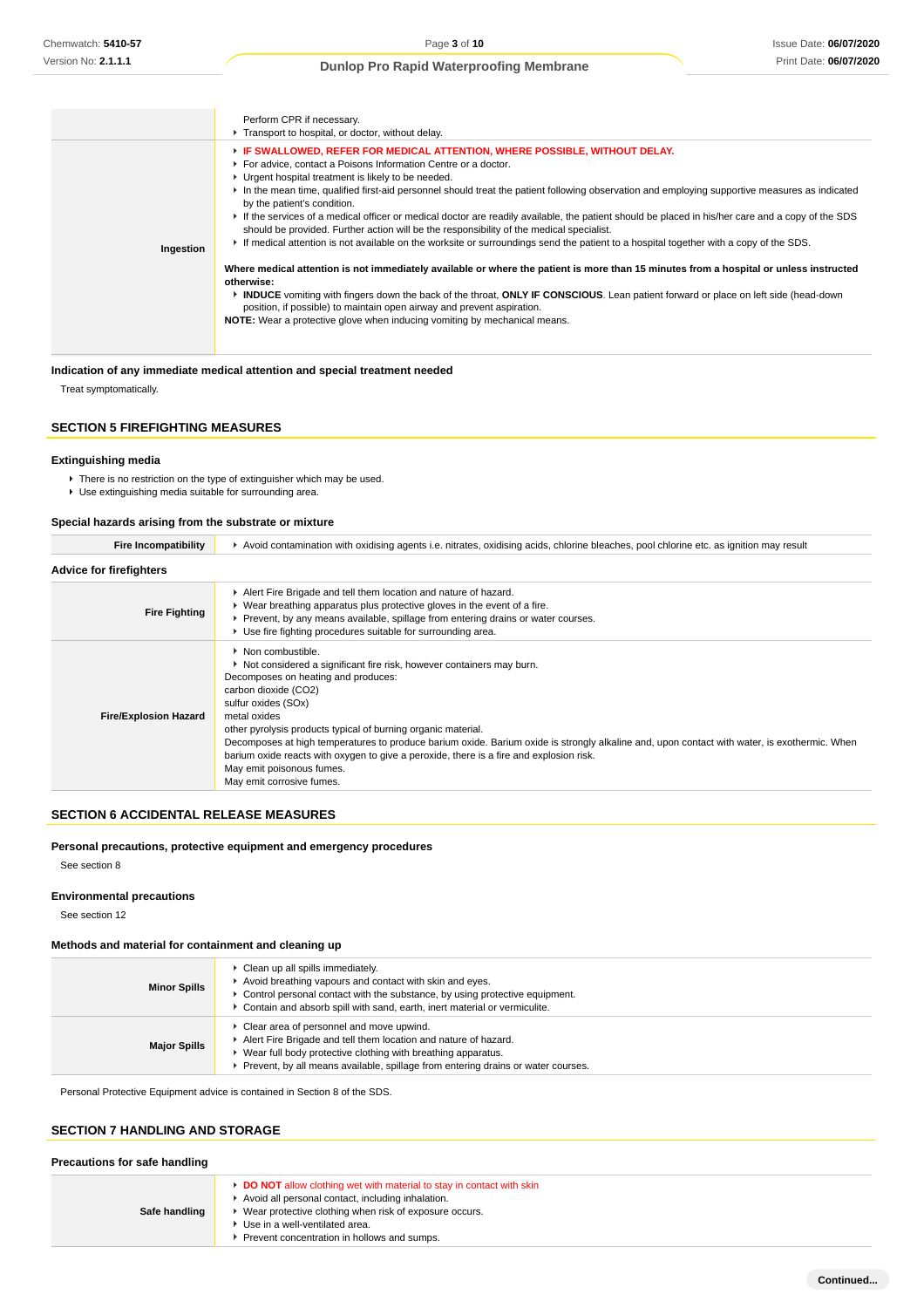| Store in a cool, dry, well-ventilated area.<br>Store away from incompatible materials and foodstuff containers.                                             |
|-------------------------------------------------------------------------------------------------------------------------------------------------------------|
| Conditions for safe storage, including any incompatibilities                                                                                                |
| • Polyethylene or polypropylene container.<br>▶ Packing as recommended by manufacturer.<br>• Check all containers are clearly labelled and free from leaks. |
| Avoid reaction with oxidising agents                                                                                                                        |
|                                                                                                                                                             |

# **SECTION 8 EXPOSURE CONTROLS / PERSONAL PROTECTION**

# **Control parameters**

# **OCCUPATIONAL EXPOSURE LIMITS (OEL)**

# **INGREDIENT DATA**

| Source                                            | Ingredient                  | <b>Material name</b>   | <b>TWA</b>        | <b>STEL</b>   | Peak          | <b>Notes</b>  |
|---------------------------------------------------|-----------------------------|------------------------|-------------------|---------------|---------------|---------------|
| New Zealand Workplace<br>Exposure Standards (WES) | barium sulfate              | Barium sulphate        | $10 \text{ mg/m}$ | Not Available | Not Available | Not Available |
| New Zealand Workplace<br>Exposure Standards (WES) | silica crystalline - quartz | Quartz respirable dust | $0.05$ ma/m $3$   | Not Available | Not Available | Not Available |
| New Zealand Workplace<br>Exposure Standards (WES) | ball clay                   | Kaolin                 | $10 \text{ mg/m}$ | Not Available | Not Available | Not Available |
| New Zealand Workplace<br>Exposure Standards (WES) | ball clay                   | Kaolin respirable dust | $2 \text{ mg/m}$  | Not Available | Not Available | Not Available |
| New Zealand Workplace<br>Exposure Standards (WES) | C.I. Pigment White 6        | Titanium dioxide       | $10 \text{ mg/m}$ | Not Available | Not Available | Not Available |

# **EMERGENCY LIMITS**

| Ingredient                    | <b>Material name</b>                          | TEEL-1            |               | TEEL-2              | TEEL-3      |  |
|-------------------------------|-----------------------------------------------|-------------------|---------------|---------------------|-------------|--|
| barium sulfate                | Barium sulfate                                | $15 \text{ mg/m}$ |               | 170 mg/m3           | 990 mg/m3   |  |
| silica crystalline - quartz   | Silica, crystalline-quartz; (Silicon dioxide) | $0.075$ mg/m $3$  |               | $33 \text{ mg/m}$   | 200 mg/m3   |  |
| C.I. Pigment White 6          | Titanium oxide; (Titanium dioxide)            | $30 \text{ mg/m}$ |               | 330 mg/m3           | 2,000 mg/m3 |  |
|                               |                                               |                   |               |                     |             |  |
| Ingredient                    | <b>Original IDLH</b>                          |                   |               | <b>Revised IDLH</b> |             |  |
| barium sulfate                | Not Available                                 |                   |               | Not Available       |             |  |
| silica crystalline - quartz   | 25 mg/m3 / 50 mg/m3                           |                   | Not Available |                     |             |  |
| ball clay                     | Not Available                                 |                   | Not Available |                     |             |  |
| C.I. Pigment White 6          | 5,000 mg/m3                                   |                   | Not Available |                     |             |  |
| 2-methyl-4-isothiazolin-3-one | Not Available                                 |                   |               | Not Available       |             |  |

# **OCCUPATIONAL EXPOSURE BANDING**

| Ingredient                    | <b>Occupational Exposure Band Rating</b>                                                                                                                                                                                                                                                                                                                                 | <b>Occupational Exposure Band Limit</b> |  |
|-------------------------------|--------------------------------------------------------------------------------------------------------------------------------------------------------------------------------------------------------------------------------------------------------------------------------------------------------------------------------------------------------------------------|-----------------------------------------|--|
| 2-methyl-4-isothiazolin-3-one |                                                                                                                                                                                                                                                                                                                                                                          | > 0.01 to ≤ 0.1 mg/m <sup>3</sup>       |  |
| Notes:                        | Occupational exposure banding is a process of assigning chemicals into specific categories or bands based on a chemical's potency and the<br>adverse health outcomes associated with exposure. The output of this process is an occupational exposure band (OEB), which corresponds to a<br>range of exposure concentrations that are expected to protect worker health. |                                         |  |

# **Exposure controls**

| Appropriate engineering<br>controls | Engineering controls are used to remove a hazard or place a barrier between the worker and the hazard. Well-designed engineering controls can<br>be highly effective in protecting workers and will typically be independent of worker interactions to provide this high level of protection.<br>The basic types of engineering controls are:<br>Process controls which involve changing the way a job activity or process is done to reduce the risk.<br>Enclosure and/or isolation of emission source which keeps a selected hazard "physically" away from the worker and ventilation that strategically<br>"adds" and "removes" air in the work environment.                                     |
|-------------------------------------|-----------------------------------------------------------------------------------------------------------------------------------------------------------------------------------------------------------------------------------------------------------------------------------------------------------------------------------------------------------------------------------------------------------------------------------------------------------------------------------------------------------------------------------------------------------------------------------------------------------------------------------------------------------------------------------------------------|
| <b>Personal protection</b>          | $\mathbb{T}$                                                                                                                                                                                                                                                                                                                                                                                                                                                                                                                                                                                                                                                                                        |
| Eye and face protection             | ▶ Safety glasses with unperforated side shields may be used where continuous eye protection is desirable, as in laboratories; spectacles are<br>not sufficient where complete eye protection is needed such as when handling bulk-quantities, where there is a danger of splashing, or if the<br>material may be under pressure.<br>► Chemical goggles whenever there is a danger of the material coming in contact with the eyes; goggles must be properly fitted.<br>Full face shield (20 cm, 8 in minimum) may be required for supplementary but never for primary protection of eyes; these afford face<br>protection.<br>Alternatively a gas mask may replace splash goggles and face shields. |
| <b>Skin protection</b>              | See Hand protection below                                                                                                                                                                                                                                                                                                                                                                                                                                                                                                                                                                                                                                                                           |
| Hands/feet protection               | Elbow length PVC gloves<br>The selection of suitable gloves does not only depend on the material, but also on further marks of quality which vary from manufacturer to<br>manufacturer. Where the chemical is a preparation of several substances, the resistance of the glove material can not be calculated in advance<br>and has therefore to be checked prior to the application.                                                                                                                                                                                                                                                                                                               |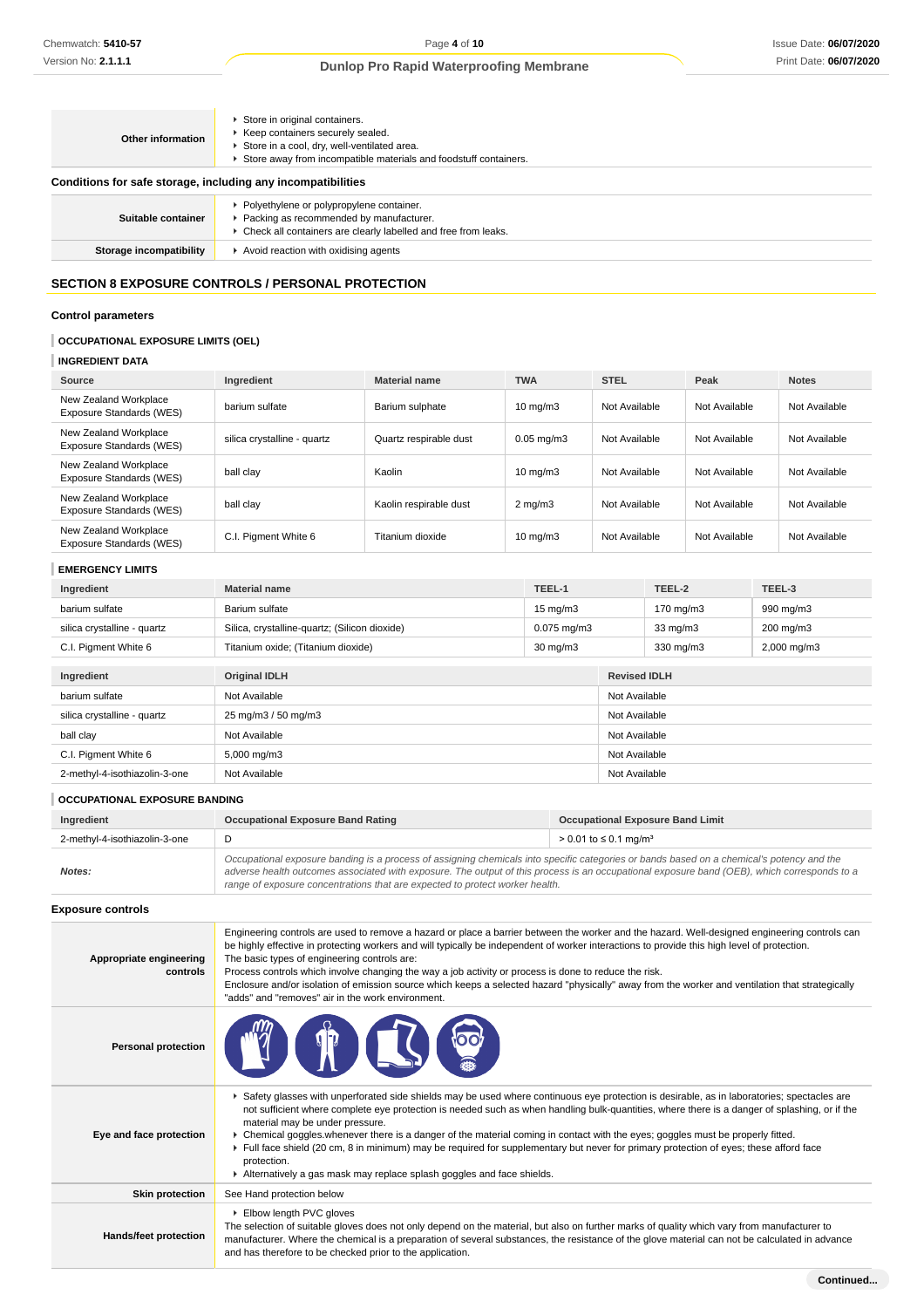|                        | The exact break through time for substances has to be obtained from the manufacturer of the protective gloves and has to be observed when<br>making a final choice.<br>Personal hygiene is a key element of effective hand care.                                                                                                                                                                                                                                                                                                                                                                                                                                                                                                                                                                                                                                                                                                                                                                                                                                                                                                                                                                                                                                                                                                                                                                                                                                                                                                                                                                                                                                                                                                                                                                           |
|------------------------|------------------------------------------------------------------------------------------------------------------------------------------------------------------------------------------------------------------------------------------------------------------------------------------------------------------------------------------------------------------------------------------------------------------------------------------------------------------------------------------------------------------------------------------------------------------------------------------------------------------------------------------------------------------------------------------------------------------------------------------------------------------------------------------------------------------------------------------------------------------------------------------------------------------------------------------------------------------------------------------------------------------------------------------------------------------------------------------------------------------------------------------------------------------------------------------------------------------------------------------------------------------------------------------------------------------------------------------------------------------------------------------------------------------------------------------------------------------------------------------------------------------------------------------------------------------------------------------------------------------------------------------------------------------------------------------------------------------------------------------------------------------------------------------------------------|
| <b>Body protection</b> | See Other protection below                                                                                                                                                                                                                                                                                                                                                                                                                                                                                                                                                                                                                                                                                                                                                                                                                                                                                                                                                                                                                                                                                                                                                                                                                                                                                                                                                                                                                                                                                                                                                                                                                                                                                                                                                                                 |
| Other protection       | Employees working with confirmed human carcinogens should be provided with, and be required to wear, clean, full body protective clothing<br>(smocks, coveralls, or long-sleeved shirt and pants), shoe covers and gloves prior to entering the regulated area. [AS/NZS ISO 6529:2006 or<br>national equivalent]<br>Employees engaged in handling operations involving carcinogens should be provided with, and required to wear and use half-face filter-type<br>respirators with filters for dusts, mists and fumes, or air purifying canisters or cartridges. A respirator affording higher levels of protection may<br>be substituted. [AS/NZS 1715 or national equivalent]<br>Emergency deluge showers and eyewash fountains, supplied with potable water, should be located near, within sight of, and on the same<br>level with locations where direct exposure is likely.<br>▶ Prior to each exit from an area containing confirmed human carcinogens, employees should be required to remove and leave protective<br>clothing and equipment at the point of exit and at the last exit of the day, to place used clothing and equipment in impervious containers at<br>the point of exit for purposes of decontamination or disposal. The contents of such impervious containers must be identified with suitable<br>labels. For maintenance and decontamination activities, authorized employees entering the area should be provided with and required to<br>wear clean, impervious garments, including gloves, boots and continuous-air supplied hood.<br>► Prior to removing protective garments the employee should undergo decontamination and be required to shower upon removal of the<br>garments and hood.<br>• Overalls.<br>▶ P.V.C apron.<br>▶ Barrier cream.<br>Skin cleansing cream. |

#### **Recommended material(s)**

**GLOVE SELECTION INDEX**

Glove selection is based on a modified presentation of the:

## **"Forsberg Clothing Performance Index".**

 The effect(s) of the following substance(s) are taken into account in the **computergenerated** selection:

Dunlop Pro Rapid Waterproofing Membrane

| <b>Material</b> | <b>CPI</b> |
|-----------------|------------|
| <b>BUTYL</b>    | A          |
| <b>NEOPRENE</b> | A          |
| <b>VITON</b>    | A          |
| NATURAL RUBBER  | C          |
| <b>PVA</b>      | C          |

\* CPI - Chemwatch Performance Index

A: Best Selection

B: Satisfactory; may degrade after 4 hours continuous immersion

C: Poor to Dangerous Choice for other than short term immersion

**NOTE**: As a series of factors will influence the actual performance of the glove, a final selection must be based on detailed observation. -

\* Where the glove is to be used on a short term, casual or infrequent basis, factors such as "feel" or convenience (e.g. disposability), may dictate a choice of gloves which might otherwise be unsuitable following long-term or frequent use. A qualified practitioner should be consulted.

#### **Respiratory protection**

Type A Filter of sufficient capacity. (AS/NZS 1716 & 1715, EN 143:2000 & 149:2001, ANSI Z88 or national equivalent)

Where the concentration of gas/particulates in the breathing zone, approaches or exceeds the "Exposure Standard" (or ES), respiratory protection is required. Degree of protection varies with both face-piece and Class of filter; the nature of protection varies with Type of filter.

| <b>Required Minimum</b><br><b>Protection Factor</b> | <b>Half-Face</b><br>Respirator | <b>Full-Face</b><br>Respirator | <b>Powered Air</b><br>Respirator |
|-----------------------------------------------------|--------------------------------|--------------------------------|----------------------------------|
| up to $10 \times ES$                                | A-AUS                          | ۰                              | A-PAPR-AUS /<br>Class 1          |
| up to $50 \times ES$                                | -                              | A-AUS / Class 1                | ٠.                               |
| up to $100 \times ES$                               | -                              | $A-2$                          | A-PAPR-2 ^                       |

#### ^ - Full-face

A(All classes) = Organic vapours, B AUS or B1 = Acid gasses, B2 = Acid gas or hydrogen cyanide(HCN), B3 = Acid gas or hydrogen cyanide(HCN), E = Sulfur  $\frac{d}{dx}$  dioxide(SO2), G = Agricultural chemicals, K = Ammonia(NH3), Hg = Mercury, NO = Oxides of nitrogen,  $\overline{MB}$  = Methyl bromide,  $AX$  = Low boiling point organic compounds(below 65 degC)

- Cartridge respirators should never be used for emergency ingress or in areas of unknown vapour concentrations or oxygen content.
- ▶ The wearer must be warned to leave the contaminated area immediately on detecting any odours through the respirator. The odour may indicate that the mask is not functioning properly, that the vapour concentration is too high, or that the mask is not properly fitted. Because of these limitations, only restricted use of cartridge respirators is considered appropriate.
- Cartridge performance is affected by humidity. Cartridges should be changed after 2 hr of continuous use unless it is determined that the humidity is less than 75%, in which case, cartridges can be used for 4 hr. Used cartridges should be discarded daily, regardless of the length of time used

## **SECTION 9 PHYSICAL AND CHEMICAL PROPERTIES**

#### **Information on basic physical and chemical properties**

| Appearance                                               | Bluish grey liquid; partly mixes with water. |                                            |                |
|----------------------------------------------------------|----------------------------------------------|--------------------------------------------|----------------|
|                                                          |                                              |                                            |                |
| <b>Physical state</b>                                    | Liquid                                       | Relative density (Water = $1$ )            | Not Available  |
| Odour                                                    | Not Available                                | Partition coefficient n-octanol<br>/ water | Not Available  |
| <b>Odour threshold</b>                                   | Not Available                                | Auto-ignition temperature (°C)             | Not Applicable |
| pH (as supplied)                                         | Not Available                                | <b>Decomposition temperature</b>           | Not Available  |
| Melting point / freezing point<br>$(^{\circ}C)$          | Not Applicable                               | Viscosity (cSt)                            | Not Available  |
| Initial boiling point and boiling<br>range $(^{\circ}C)$ | Not Available                                | Molecular weight (g/mol)                   | Not Applicable |
| Flash point (°C)                                         | Not Applicable                               | <b>Taste</b>                               | Not Available  |
| <b>Evaporation rate</b>                                  | Not Available                                | <b>Explosive properties</b>                | Not Available  |
| Flammability                                             | Not Applicable                               | <b>Oxidising properties</b>                | Not Available  |
| Upper Explosive Limit (%)                                | Not Applicable                               | Surface Tension (dyn/cm or<br>$mN/m$ )     | Not Available  |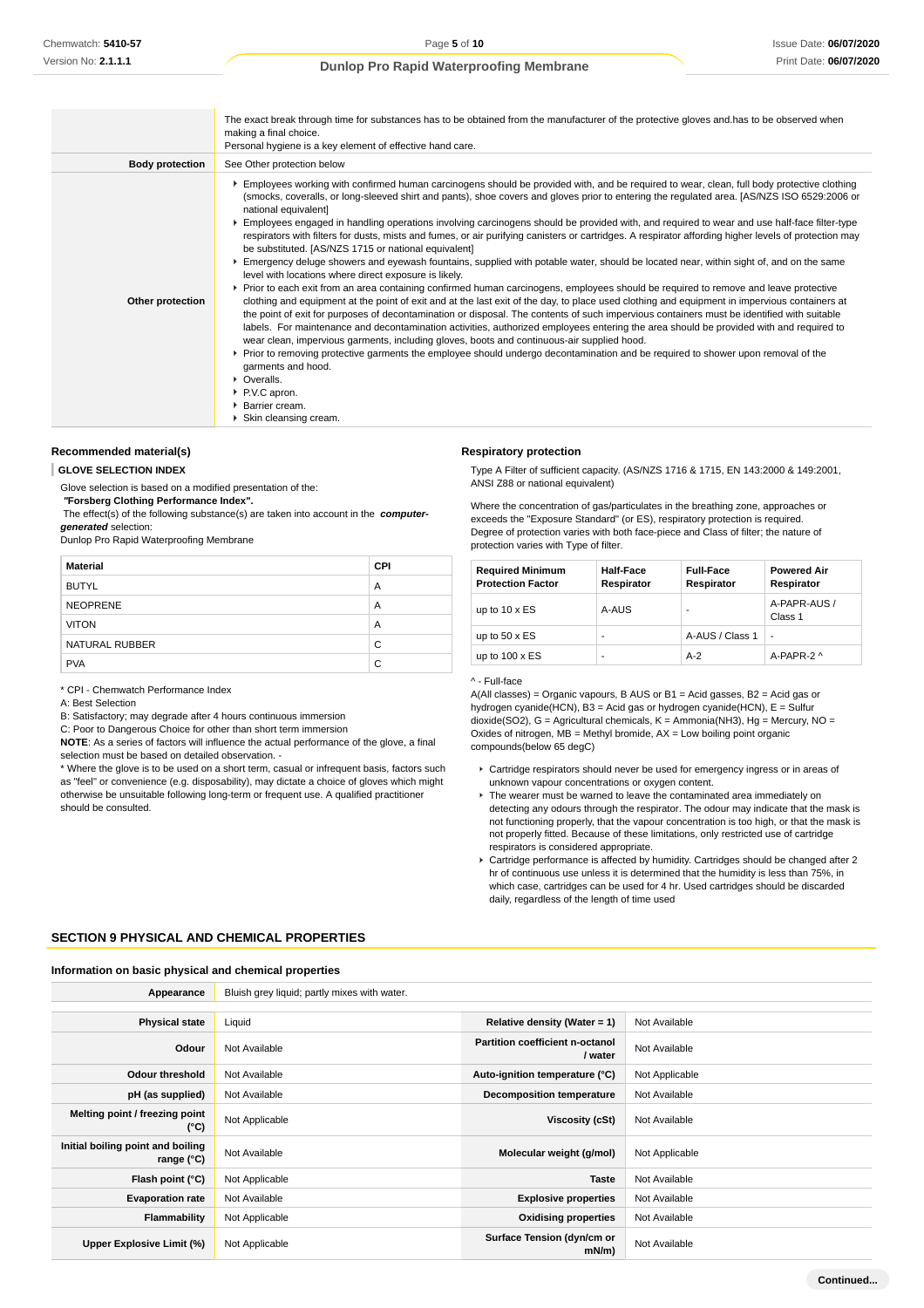| Lower Explosive Limit (%) | Not Applicable  | Volatile Component (%vol) | Not Available |
|---------------------------|-----------------|---------------------------|---------------|
| Vapour pressure (kPa)     | Not Available   | Gas group                 | Not Available |
| Solubility in water       | Partly miscible | pH as a solution $(1%)$   | Not Available |
| Vapour density (Air = 1)  | Not Available   | VOC a/L                   | Not Available |

## **SECTION 10 STABILITY AND REACTIVITY**

| Reactivity                                 | See section 7                                                                                                                        |
|--------------------------------------------|--------------------------------------------------------------------------------------------------------------------------------------|
| <b>Chemical stability</b>                  | • Unstable in the presence of incompatible materials.<br>▶ Product is considered stable.<br>Hazardous polymerisation will not occur. |
| Possibility of hazardous<br>reactions      | See section 7                                                                                                                        |
| <b>Conditions to avoid</b>                 | See section 7                                                                                                                        |
| Incompatible materials                     | See section 7                                                                                                                        |
| <b>Hazardous decomposition</b><br>products | See section 5                                                                                                                        |

# **SECTION 11 TOXICOLOGICAL INFORMATION**

## **Information on toxicological effects**

| Inhaled                                                  | There is some evidence to suggest that the material can cause respiratory irritation in some persons. The body's response to such irritation can<br>cause further lung damage.                                                                                                                                                                                                                                                                                                                                                                                                                                                                                                                                                                                                                                                                                                                                                                                                                |                                                                                                                                        |  |
|----------------------------------------------------------|-----------------------------------------------------------------------------------------------------------------------------------------------------------------------------------------------------------------------------------------------------------------------------------------------------------------------------------------------------------------------------------------------------------------------------------------------------------------------------------------------------------------------------------------------------------------------------------------------------------------------------------------------------------------------------------------------------------------------------------------------------------------------------------------------------------------------------------------------------------------------------------------------------------------------------------------------------------------------------------------------|----------------------------------------------------------------------------------------------------------------------------------------|--|
| Ingestion                                                | The material has NOT been classified by EC Directives or other classification systems as "harmful by ingestion". This is because of the lack of<br>corroborating animal or human evidence.                                                                                                                                                                                                                                                                                                                                                                                                                                                                                                                                                                                                                                                                                                                                                                                                    |                                                                                                                                        |  |
| <b>Skin Contact</b>                                      | There is some evidence to suggest that this material can cause inflammation of the skin on contact in some persons.<br>Open cuts, abraded or irritated skin should not be exposed to this material<br>Entry into the blood-stream, through, for example, cuts, abrasions or lesions, may produce systemic injury with harmful effects. Examine the skin<br>prior to the use of the material and ensure that any external damage is suitably protected.                                                                                                                                                                                                                                                                                                                                                                                                                                                                                                                                        |                                                                                                                                        |  |
| Eye                                                      | There is some evidence to suggest that this material can cause eye irritation and damage in some persons.                                                                                                                                                                                                                                                                                                                                                                                                                                                                                                                                                                                                                                                                                                                                                                                                                                                                                     |                                                                                                                                        |  |
| Chronic                                                  | Skin contact with the material is more likely to cause a sensitisation reaction in some persons compared to the general population.<br>Danger of serious damage to health by prolonged exposure.<br>Harmful: danger of serious damage to health by prolonged exposure through inhalation.<br>There has been some concern that this material can cause cancer or mutations but there is not enough data to make an assessment.<br>Chronic dust inhalation of kaolin, can cause kaolinosis from kaolin deposition in the lungs causing distinct lung markings, abnormal inflation of air<br>sacs, and chronic lung diseases (nodular pneumoconiosis). This condition is made worse by long duration of occupational exposure and<br>pre-existing chest infection. Pre-employment screening is recommended.<br>Barium compounds may cause high blood pressure, airway irritation and damage the liver, spleen and bone marrow. Prolonged exposure may<br>cause a lung inflammation and scarring. |                                                                                                                                        |  |
|                                                          |                                                                                                                                                                                                                                                                                                                                                                                                                                                                                                                                                                                                                                                                                                                                                                                                                                                                                                                                                                                               |                                                                                                                                        |  |
| <b>Dunlop Pro Rapid</b><br><b>Waterproofing Membrane</b> | <b>TOXICITY</b><br>Not Available                                                                                                                                                                                                                                                                                                                                                                                                                                                                                                                                                                                                                                                                                                                                                                                                                                                                                                                                                              | <b>IRRITATION</b><br>Not Available                                                                                                     |  |
|                                                          |                                                                                                                                                                                                                                                                                                                                                                                                                                                                                                                                                                                                                                                                                                                                                                                                                                                                                                                                                                                               |                                                                                                                                        |  |
|                                                          | <b>TOXICITY</b>                                                                                                                                                                                                                                                                                                                                                                                                                                                                                                                                                                                                                                                                                                                                                                                                                                                                                                                                                                               | <b>IRRITATION</b>                                                                                                                      |  |
| barium sulfate                                           | dermal (rat) LD50: >2000 mg/kg <sup>[1]</sup>                                                                                                                                                                                                                                                                                                                                                                                                                                                                                                                                                                                                                                                                                                                                                                                                                                                                                                                                                 | Not Available                                                                                                                          |  |
|                                                          | Oral (mouse) LD50: >3000 mg/kg <sup>[2]</sup>                                                                                                                                                                                                                                                                                                                                                                                                                                                                                                                                                                                                                                                                                                                                                                                                                                                                                                                                                 |                                                                                                                                        |  |
|                                                          | <b>TOXICITY</b>                                                                                                                                                                                                                                                                                                                                                                                                                                                                                                                                                                                                                                                                                                                                                                                                                                                                                                                                                                               | <b>IRRITATION</b>                                                                                                                      |  |
| silica crystalline - quartz                              | Oral (rat) LD50: =500 mg/kg $[2]$                                                                                                                                                                                                                                                                                                                                                                                                                                                                                                                                                                                                                                                                                                                                                                                                                                                                                                                                                             | Not Available                                                                                                                          |  |
|                                                          | <b>TOXICITY</b>                                                                                                                                                                                                                                                                                                                                                                                                                                                                                                                                                                                                                                                                                                                                                                                                                                                                                                                                                                               | <b>IRRITATION</b>                                                                                                                      |  |
| ball clay                                                | Not Available                                                                                                                                                                                                                                                                                                                                                                                                                                                                                                                                                                                                                                                                                                                                                                                                                                                                                                                                                                                 | Not Available                                                                                                                          |  |
|                                                          | <b>TOXICITY</b>                                                                                                                                                                                                                                                                                                                                                                                                                                                                                                                                                                                                                                                                                                                                                                                                                                                                                                                                                                               | <b>IRRITATION</b>                                                                                                                      |  |
|                                                          | dermal (hamster) LD50: >=10000 mg/kg <sup>[2]</sup>                                                                                                                                                                                                                                                                                                                                                                                                                                                                                                                                                                                                                                                                                                                                                                                                                                                                                                                                           | Eye: no adverse effect observed (not irritating)[1]                                                                                    |  |
| C.I. Pigment White 6                                     | Oral (rat) LD50: >2000 mg/kg[1]                                                                                                                                                                                                                                                                                                                                                                                                                                                                                                                                                                                                                                                                                                                                                                                                                                                                                                                                                               | Skin (rabbit)                                                                                                                          |  |
|                                                          |                                                                                                                                                                                                                                                                                                                                                                                                                                                                                                                                                                                                                                                                                                                                                                                                                                                                                                                                                                                               | Skin: no adverse effect observed (not irritating)[1]                                                                                   |  |
|                                                          | <b>TOXICITY</b>                                                                                                                                                                                                                                                                                                                                                                                                                                                                                                                                                                                                                                                                                                                                                                                                                                                                                                                                                                               | <b>IRRITATION</b>                                                                                                                      |  |
| 2-methyl-4-isothiazolin-3-one                            | dermal (rat) LD50: 242 mg/kg[1]                                                                                                                                                                                                                                                                                                                                                                                                                                                                                                                                                                                                                                                                                                                                                                                                                                                                                                                                                               | Eye: adverse effect observed (irreversible damage)[1]                                                                                  |  |
|                                                          | Oral (rat) LD50: 120 mg/kg[1]                                                                                                                                                                                                                                                                                                                                                                                                                                                                                                                                                                                                                                                                                                                                                                                                                                                                                                                                                                 | Skin: adverse effect observed (corrosive)[1]                                                                                           |  |
| Legend:                                                  | specified data extracted from RTECS - Register of Toxic Effect of chemical Substances                                                                                                                                                                                                                                                                                                                                                                                                                                                                                                                                                                                                                                                                                                                                                                                                                                                                                                         | 1. Value obtained from Europe ECHA Registered Substances - Acute toxicity 2.* Value obtained from manufacturer's SDS. Unless otherwise |  |

**WARNING:** For inhalation exposure ONLY: This substance has been classified by the IARC as Group 1: **CARCINOGENIC TO HUMANS**

**SILICA CRYSTALLINE - QUARTZ**

The International Agency for Research on Cancer (IARC) has classified occupational exposures to **respirable** (<5 um) crystalline silica as being carcinogenic to humans . This classification is based on what IARC considered sufficient evidence from epidemiological studies of humans for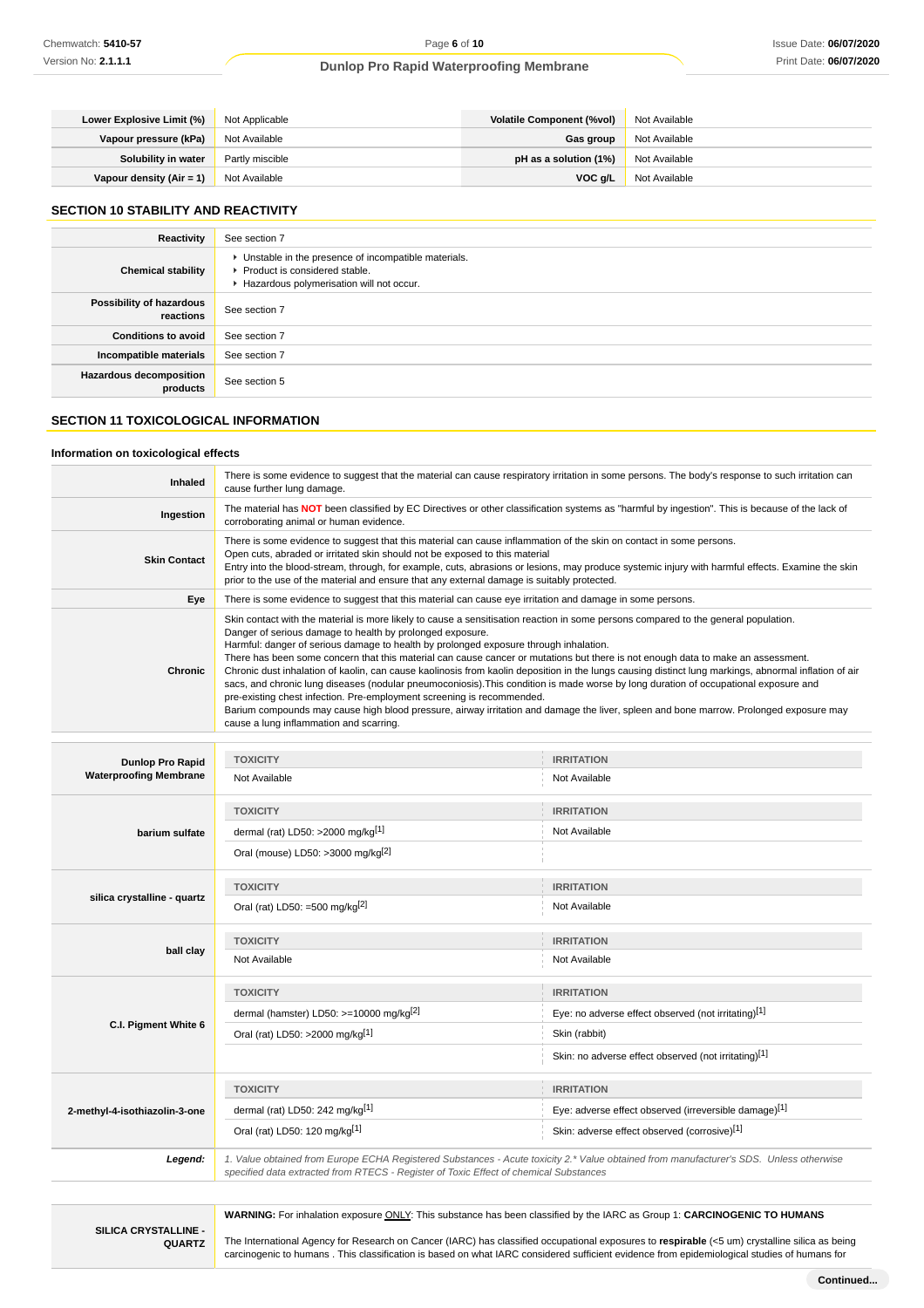|                                             | the carcinogenicity of inhaled silica in the forms of quartz and cristobalite. Crystalline silica is also known to cause silicosis, a non-cancerous lung<br>disease.                                                                                                                                                                                                                                                                                                                                                                                                                                                                                                                                                                                                                                                                                                                                                                                                                                                                                                                                                                                                                                                                                                                                                                                                                                                                                                                                                                                                                                                                                                                                                                                                                                                                                                                                                                                                                                                                                                                                                                                                                                                                                                                                                                                                                                                                                                                                                                                                                                                                                                                                                                                                                                                                                                                                                                                                                                                                                                                                                                                                                                                                                                                                                                                                                                                                                                                                                                                                                                                                                                                                                                                                                                                                                                            |                                 |   |  |
|---------------------------------------------|---------------------------------------------------------------------------------------------------------------------------------------------------------------------------------------------------------------------------------------------------------------------------------------------------------------------------------------------------------------------------------------------------------------------------------------------------------------------------------------------------------------------------------------------------------------------------------------------------------------------------------------------------------------------------------------------------------------------------------------------------------------------------------------------------------------------------------------------------------------------------------------------------------------------------------------------------------------------------------------------------------------------------------------------------------------------------------------------------------------------------------------------------------------------------------------------------------------------------------------------------------------------------------------------------------------------------------------------------------------------------------------------------------------------------------------------------------------------------------------------------------------------------------------------------------------------------------------------------------------------------------------------------------------------------------------------------------------------------------------------------------------------------------------------------------------------------------------------------------------------------------------------------------------------------------------------------------------------------------------------------------------------------------------------------------------------------------------------------------------------------------------------------------------------------------------------------------------------------------------------------------------------------------------------------------------------------------------------------------------------------------------------------------------------------------------------------------------------------------------------------------------------------------------------------------------------------------------------------------------------------------------------------------------------------------------------------------------------------------------------------------------------------------------------------------------------------------------------------------------------------------------------------------------------------------------------------------------------------------------------------------------------------------------------------------------------------------------------------------------------------------------------------------------------------------------------------------------------------------------------------------------------------------------------------------------------------------------------------------------------------------------------------------------------------------------------------------------------------------------------------------------------------------------------------------------------------------------------------------------------------------------------------------------------------------------------------------------------------------------------------------------------------------------------------------------------------------------------------------------------------------|---------------------------------|---|--|
|                                             | Intermittent exposure produces; focal fibrosis, (pneumoconiosis), cough, dyspnoea, liver tumours.                                                                                                                                                                                                                                                                                                                                                                                                                                                                                                                                                                                                                                                                                                                                                                                                                                                                                                                                                                                                                                                                                                                                                                                                                                                                                                                                                                                                                                                                                                                                                                                                                                                                                                                                                                                                                                                                                                                                                                                                                                                                                                                                                                                                                                                                                                                                                                                                                                                                                                                                                                                                                                                                                                                                                                                                                                                                                                                                                                                                                                                                                                                                                                                                                                                                                                                                                                                                                                                                                                                                                                                                                                                                                                                                                                               |                                 |   |  |
|                                             | * Millions of particles per cubic foot (based on impinger samples counted by light field techniques).<br>NOTE: the physical nature of quartz in the product determines whether it is likely to present a chronic health problem. To be a hazard the<br>material must enter the breathing zone as respirable particles.                                                                                                                                                                                                                                                                                                                                                                                                                                                                                                                                                                                                                                                                                                                                                                                                                                                                                                                                                                                                                                                                                                                                                                                                                                                                                                                                                                                                                                                                                                                                                                                                                                                                                                                                                                                                                                                                                                                                                                                                                                                                                                                                                                                                                                                                                                                                                                                                                                                                                                                                                                                                                                                                                                                                                                                                                                                                                                                                                                                                                                                                                                                                                                                                                                                                                                                                                                                                                                                                                                                                                          |                                 |   |  |
| <b>BALL CLAY</b>                            | Oral (rat) TDLo: 590000 mg/kg Reproductive effector at very high doses.                                                                                                                                                                                                                                                                                                                                                                                                                                                                                                                                                                                                                                                                                                                                                                                                                                                                                                                                                                                                                                                                                                                                                                                                                                                                                                                                                                                                                                                                                                                                                                                                                                                                                                                                                                                                                                                                                                                                                                                                                                                                                                                                                                                                                                                                                                                                                                                                                                                                                                                                                                                                                                                                                                                                                                                                                                                                                                                                                                                                                                                                                                                                                                                                                                                                                                                                                                                                                                                                                                                                                                                                                                                                                                                                                                                                         |                                 |   |  |
| <b>C.I. PIGMENT WHITE 6</b>                 | Exposure to titanium dioxide is via inhalation, swallowing or skin contact. When inhaled, it may deposit in lung tissue and lymph nodes causing<br>dysfunction of the lungs and immune system. Absorption by the stomach and intestines depends on the size of the particle. It penetrated only the<br>outermost layer of the skin, suggesting that healthy skin may be an effective barrier. There is no substantive data on genetic damage, though<br>cases have been reported in experimental animals.<br>The substance is classified by IARC as Group 3:<br>NOT classifiable as to its carcinogenicity to humans.<br>Evidence of carcinogenicity may be inadequate or limited in animal testing.                                                                                                                                                                                                                                                                                                                                                                                                                                                                                                                                                                                                                                                                                                                                                                                                                                                                                                                                                                                                                                                                                                                                                                                                                                                                                                                                                                                                                                                                                                                                                                                                                                                                                                                                                                                                                                                                                                                                                                                                                                                                                                                                                                                                                                                                                                                                                                                                                                                                                                                                                                                                                                                                                                                                                                                                                                                                                                                                                                                                                                                                                                                                                                            |                                 |   |  |
| 2-METHYL-<br>4-ISOTHIAZOLIN-3-ONE           | Substance has been investigated as a mutagen, tumorigen and primary irritant.<br>The following information refers to contact allergens as a group and may not be specific to this product.<br>Contact allergies quickly manifest themselves as contact eczema, more rarely as urticaria or Quincke's oedema. The pathogenesis of contact<br>eczema involves a cell-mediated (T lymphocytes) immune reaction of the delayed type. Other allergic skin reactions, e.g. contact urticaria,<br>involve antibody-mediated immune reactions. The significance of the contact allergen is not simply determined by its sensitisation potential: the<br>distribution of the substance and the opportunities for contact with it are equally important.<br>Asthma-like symptoms may continue for months or even years after exposure to the material ends. This may be due to a non-allergic condition<br>known as reactive airways dysfunction syndrome (RADS) which can occur after exposure to high levels of highly irritating compound. Main<br>criteria for diagnosing RADS include the absence of previous airways disease in a non-atopic individual, with sudden onset of persistent<br>asthma-like symptoms within minutes to hours of a documented exposure to the irritant. Other criteria for diagnosis of RADS include a reversible<br>airflow pattern on lung function tests, moderate to severe bronchial hyperreactivity on methacholine challenge testing, and the lack of minimal<br>lymphocytic inflammation, without eosinophilia.<br>Based on laboratory and animal testing, exposure to the material may result in irreversible effects and mutations in humans.<br>In light of potential adverse effects, and to ensure a harmonised risk assessment and management, the EU regulatory framework for biocides has<br>been established with the objective of ensuring a high level of protection of human and animal health and the environment. To this aim, it is<br>required that risk assessment of biocidal products is carried out before they can be placed on the market. A central element in the risk<br>assessment of the biocidal products are the utilization instructions that defines the dosage, application method and amount of applications and<br>thus the exposure of humans and the environment to the biocidal substance.<br>Humans may be exposed to biocidal products in different ways in both occupational and domestic settings. Many biocidal products are intended<br>for industrial sectors or professional uses only, whereas other biocidal products are commonly available for private use by non-professional<br>users.<br>The material may be irritating to the eye, with prolonged contact causing inflammation. Repeated or prolonged exposure to irritants may produce<br>conjunctivitis.<br>The material may cause skin irritation after prolonged or repeated exposure and may produce on contact skin redness, swelling, the production of<br>vesicles, scaling and thickening of the skin.<br>Formaldehyde generators (releasers) are often used as preservatives. The maximum authorised concentration of free formaldehyde is 0.2% and<br>must be labelled with the warning sign "contains formaldehyde" where the concentration exceeds 0.05%. The use of formaldehyde-releasing<br>preservatives ensures that the level of free formaldehyde in the products is always low but sufficient to inhibit microbial growth - it disrupts<br>metabolism to cause death of the organism. However there is a concern that formaldehyde generators can produce amines capable of causing<br>cancers (nitrosamines) when used in formulations containing amines.<br>NOTE: Substance has been shown to be mutagenic in at least one assay, or belongs to a family of chemicals producing damage or change to<br>cellular DNA. |                                 |   |  |
| <b>BARIUM SULFATE &amp;</b>                 | Considered to be a minor sensitiser in Kathon CG (1) (1). Bruze etal - Contact Dermatitis 20: 219-39, 1989                                                                                                                                                                                                                                                                                                                                                                                                                                                                                                                                                                                                                                                                                                                                                                                                                                                                                                                                                                                                                                                                                                                                                                                                                                                                                                                                                                                                                                                                                                                                                                                                                                                                                                                                                                                                                                                                                                                                                                                                                                                                                                                                                                                                                                                                                                                                                                                                                                                                                                                                                                                                                                                                                                                                                                                                                                                                                                                                                                                                                                                                                                                                                                                                                                                                                                                                                                                                                                                                                                                                                                                                                                                                                                                                                                      |                                 |   |  |
| 2-METHYL-<br>4-ISOTHIAZOLIN-3-ONE           | No significant acute toxicological data identified in literature search.                                                                                                                                                                                                                                                                                                                                                                                                                                                                                                                                                                                                                                                                                                                                                                                                                                                                                                                                                                                                                                                                                                                                                                                                                                                                                                                                                                                                                                                                                                                                                                                                                                                                                                                                                                                                                                                                                                                                                                                                                                                                                                                                                                                                                                                                                                                                                                                                                                                                                                                                                                                                                                                                                                                                                                                                                                                                                                                                                                                                                                                                                                                                                                                                                                                                                                                                                                                                                                                                                                                                                                                                                                                                                                                                                                                                        |                                 |   |  |
| <b>Acute Toxicity</b>                       | ×                                                                                                                                                                                                                                                                                                                                                                                                                                                                                                                                                                                                                                                                                                                                                                                                                                                                                                                                                                                                                                                                                                                                                                                                                                                                                                                                                                                                                                                                                                                                                                                                                                                                                                                                                                                                                                                                                                                                                                                                                                                                                                                                                                                                                                                                                                                                                                                                                                                                                                                                                                                                                                                                                                                                                                                                                                                                                                                                                                                                                                                                                                                                                                                                                                                                                                                                                                                                                                                                                                                                                                                                                                                                                                                                                                                                                                                                               | Carcinogenicity                 | ✔ |  |
| <b>Skin Irritation/Corrosion</b>            | ✔                                                                                                                                                                                                                                                                                                                                                                                                                                                                                                                                                                                                                                                                                                                                                                                                                                                                                                                                                                                                                                                                                                                                                                                                                                                                                                                                                                                                                                                                                                                                                                                                                                                                                                                                                                                                                                                                                                                                                                                                                                                                                                                                                                                                                                                                                                                                                                                                                                                                                                                                                                                                                                                                                                                                                                                                                                                                                                                                                                                                                                                                                                                                                                                                                                                                                                                                                                                                                                                                                                                                                                                                                                                                                                                                                                                                                                                                               | Reproductivity                  | × |  |
| <b>Serious Eye Damage/Irritation</b>        | ✔                                                                                                                                                                                                                                                                                                                                                                                                                                                                                                                                                                                                                                                                                                                                                                                                                                                                                                                                                                                                                                                                                                                                                                                                                                                                                                                                                                                                                                                                                                                                                                                                                                                                                                                                                                                                                                                                                                                                                                                                                                                                                                                                                                                                                                                                                                                                                                                                                                                                                                                                                                                                                                                                                                                                                                                                                                                                                                                                                                                                                                                                                                                                                                                                                                                                                                                                                                                                                                                                                                                                                                                                                                                                                                                                                                                                                                                                               | <b>STOT - Single Exposure</b>   | ✔ |  |
| <b>Respiratory or Skin</b><br>sensitisation | v                                                                                                                                                                                                                                                                                                                                                                                                                                                                                                                                                                                                                                                                                                                                                                                                                                                                                                                                                                                                                                                                                                                                                                                                                                                                                                                                                                                                                                                                                                                                                                                                                                                                                                                                                                                                                                                                                                                                                                                                                                                                                                                                                                                                                                                                                                                                                                                                                                                                                                                                                                                                                                                                                                                                                                                                                                                                                                                                                                                                                                                                                                                                                                                                                                                                                                                                                                                                                                                                                                                                                                                                                                                                                                                                                                                                                                                                               | <b>STOT - Repeated Exposure</b> | ✔ |  |
| <b>Mutagenicity</b>                         | ×                                                                                                                                                                                                                                                                                                                                                                                                                                                                                                                                                                                                                                                                                                                                                                                                                                                                                                                                                                                                                                                                                                                                                                                                                                                                                                                                                                                                                                                                                                                                                                                                                                                                                                                                                                                                                                                                                                                                                                                                                                                                                                                                                                                                                                                                                                                                                                                                                                                                                                                                                                                                                                                                                                                                                                                                                                                                                                                                                                                                                                                                                                                                                                                                                                                                                                                                                                                                                                                                                                                                                                                                                                                                                                                                                                                                                                                                               | <b>Aspiration Hazard</b>        | × |  |

**Legend:**  $\mathbf{X}$  – Data either not available or does not fill the criteria for classification – Data available to make classification

# **SECTION 12 ECOLOGICAL INFORMATION**

| <b>Toxicity</b>                                          |                  |                           |                               |                  |                  |
|----------------------------------------------------------|------------------|---------------------------|-------------------------------|------------------|------------------|
| <b>Dunlop Pro Rapid</b><br><b>Waterproofing Membrane</b> | <b>ENDPOINT</b>  | <b>TEST DURATION (HR)</b> | <b>SPECIES</b>                | <b>VALUE</b>     | <b>SOURCE</b>    |
|                                                          | Not<br>Available | Not Available             | Not Available                 | Not<br>Available | Not<br>Available |
|                                                          | <b>ENDPOINT</b>  | <b>TEST DURATION (HR)</b> | <b>SPECIES</b>                | <b>VALUE</b>     | <b>SOURCE</b>    |
|                                                          | <b>LC50</b>      | 96                        | Fish                          | $>3.5$ mg/L      | $\overline{2}$   |
| barium sulfate                                           | <b>EC50</b>      | 48                        | Crustacea                     | $0.032$ -mg/L    | $\overline{2}$   |
|                                                          | <b>EC50</b>      | 72                        | Algae or other aquatic plants | $>1.15$ mg/L     | $\overline{2}$   |
|                                                          | <b>NOEC</b>      | 2016                      | Algae or other aquatic plants | 0.004-mg/L       | $\overline{2}$   |
|                                                          | <b>ENDPOINT</b>  | <b>TEST DURATION (HR)</b> | <b>SPECIES</b>                | <b>VALUE</b>     | <b>SOURCE</b>    |
| silica crystalline - quartz                              |                  |                           |                               |                  |                  |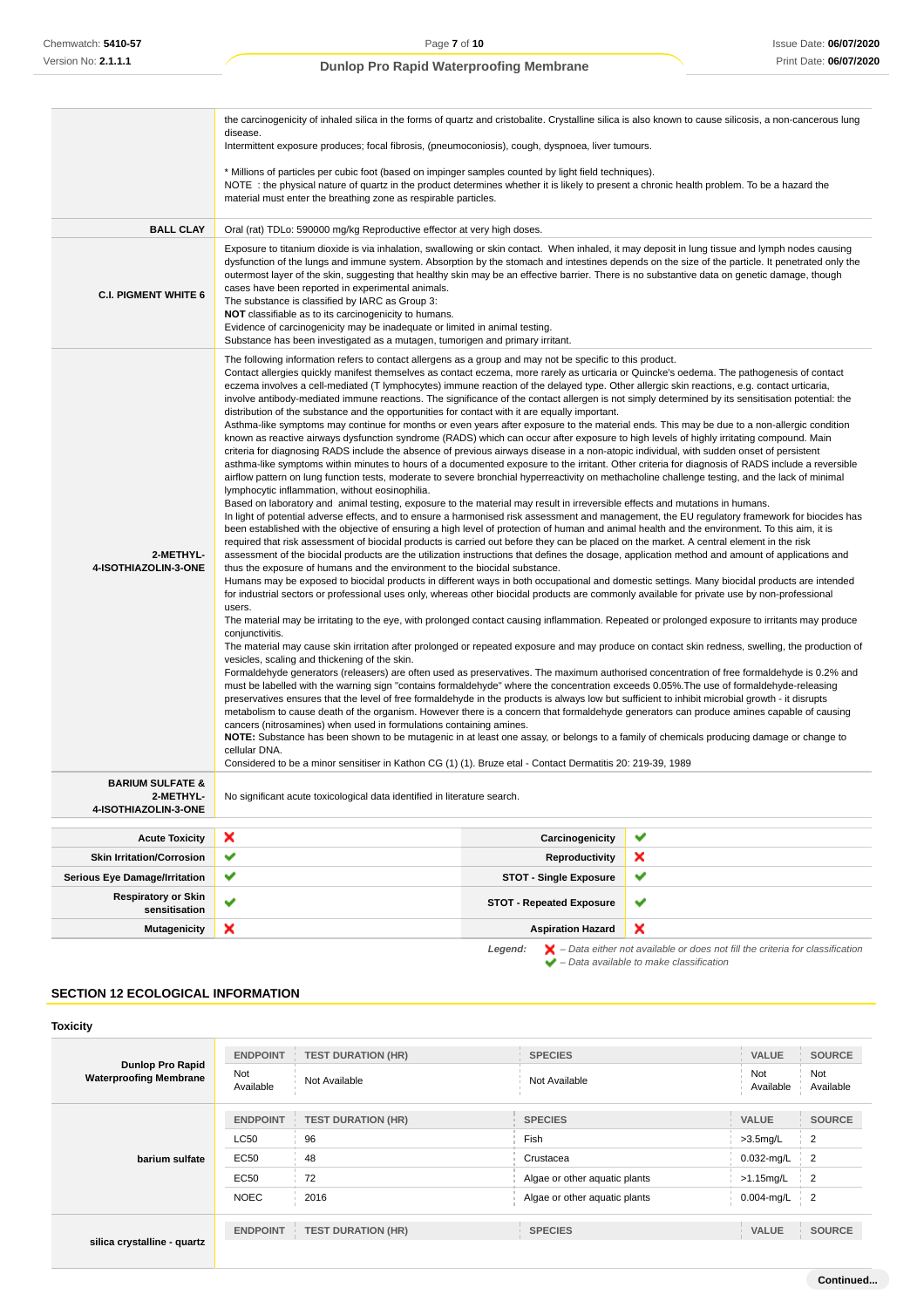|                               | Not<br>Available        | Not Available             | Not Available                                                                                                                                                                                                                                                                                                                                                                                                                                                                                                    | Not<br>Available | Not<br>Available |
|-------------------------------|-------------------------|---------------------------|------------------------------------------------------------------------------------------------------------------------------------------------------------------------------------------------------------------------------------------------------------------------------------------------------------------------------------------------------------------------------------------------------------------------------------------------------------------------------------------------------------------|------------------|------------------|
|                               | <b>ENDPOINT</b>         | <b>TEST DURATION (HR)</b> | <b>SPECIES</b>                                                                                                                                                                                                                                                                                                                                                                                                                                                                                                   | <b>VALUE</b>     | <b>SOURCE</b>    |
| ball clay                     | <b>Not</b><br>Available | Not Available             | Not Available                                                                                                                                                                                                                                                                                                                                                                                                                                                                                                    | Not<br>Available | Not<br>Available |
|                               | <b>ENDPOINT</b>         | <b>TEST DURATION (HR)</b> | <b>SPECIES</b>                                                                                                                                                                                                                                                                                                                                                                                                                                                                                                   | <b>VALUE</b>     | <b>SOURCE</b>    |
|                               | <b>LC50</b>             | 96                        | Fish                                                                                                                                                                                                                                                                                                                                                                                                                                                                                                             | $>1$ -mg/L       | 2                |
| C.I. Pigment White 6          | <b>EC50</b>             | 48                        | Crustacea                                                                                                                                                                                                                                                                                                                                                                                                                                                                                                        | $>1$ -mg/L       | 2                |
|                               | <b>EC50</b>             | 72                        | Algae or other aquatic plants                                                                                                                                                                                                                                                                                                                                                                                                                                                                                    | 5.83mg/L         | $\overline{4}$   |
|                               | <b>NOEC</b>             | 336                       | Fish                                                                                                                                                                                                                                                                                                                                                                                                                                                                                                             | 0.089mg/L        | $\overline{4}$   |
|                               | <b>ENDPOINT</b>         | <b>TEST DURATION (HR)</b> | <b>SPECIES</b>                                                                                                                                                                                                                                                                                                                                                                                                                                                                                                   | <b>VALUE</b>     | <b>SOURCE</b>    |
|                               | <b>LC50</b>             | 96                        | Fish                                                                                                                                                                                                                                                                                                                                                                                                                                                                                                             | $0.07$ mg/L      | 4                |
|                               | <b>EC50</b>             | 48                        | Crustacea                                                                                                                                                                                                                                                                                                                                                                                                                                                                                                        | $0.18$ mg/L      | 4                |
| 2-methyl-4-isothiazolin-3-one | EC50                    | 72                        | Algae or other aquatic plants                                                                                                                                                                                                                                                                                                                                                                                                                                                                                    | $0.05$ mg/L      | 4                |
|                               | EC10                    | 72                        | Algae or other aquatic plants                                                                                                                                                                                                                                                                                                                                                                                                                                                                                    | 0.0346mg/L       | 2                |
|                               | <b>NOEC</b>             | 96                        | Algae or other aquatic plants                                                                                                                                                                                                                                                                                                                                                                                                                                                                                    | $0.01$ mg/L      | 2                |
| Legend:                       |                         |                           | Extracted from 1. IUCLID Toxicity Data 2. Europe ECHA Registered Substances - Ecotoxicological Information - Aquatic Toxicity 3. EPIWIN Suite<br>$\overline{10}$ $\overline{10}$ $\overline{10}$ $\overline{10}$ $\overline{11}$ $\overline{11}$ $\overline{11}$ $\overline{11}$ $\overline{11}$ $\overline{11}$ $\overline{11}$ $\overline{11}$ $\overline{11}$ $\overline{11}$ $\overline{11}$ $\overline{11}$ $\overline{11}$ $\overline{11}$ $\overline{11}$ $\overline{11}$ $\overline{11}$ $\overline{11}$ |                  |                  |

V3.12 (QSAR) - Aquatic Toxicity Data (Estimated) 4. US EPA, Ecotox database - Aquatic Toxicity Data 5. ECETOC Aquatic Hazard Assessment Data 6. NITE (Japan) - Bioconcentration Data 7. METI (Japan) - Bioconcentration Data 8. Vendor Data

## **DO NOT** discharge into sewer or waterways.

## **Persistence and degradability**

| Ingredient                    | Persistence: Water/Soil | Persistence: Air |
|-------------------------------|-------------------------|------------------|
| C.I. Pigment White 6          | <b>HIGH</b>             | <b>HIGH</b>      |
| 2-methyl-4-isothiazolin-3-one | <b>HIGH</b>             | <b>HIGH</b>      |

#### **Bioaccumulative potential**

| Ingredient                    | <b>Bioaccumulation</b>    |
|-------------------------------|---------------------------|
| C.I. Pigment White 6          | $LOW (BCF = 10)$          |
| 2-methyl-4-isothiazolin-3-one | LOW (LogKOW = $-0.8767$ ) |

#### **Mobility in soil**

| Ingredient                    | <b>Mobility</b>      |
|-------------------------------|----------------------|
| C.I. Pigment White 6          | LOW (KOC = $23.74$ ) |
| 2-methyl-4-isothiazolin-3-one | LOW (KOC = 27.88)    |

## **SECTION 13 DISPOSAL CONSIDERATIONS**

#### **Waste treatment methods**

Ensure that the hazardous substance is disposed in accordance with the Hazardous Substances (Disposal) Notice 2017

#### **Disposal Requirements**

Packages that have been in direct contact with the hazardous substance must be only disposed if the hazardous substance was appropriately removed and cleaned out from the package. The package must be disposed according to the manufacturer's directions taking into account the material it is made of. Packages which hazardous content have been appropriately treated and removed may be recycled.

The hazardous substance must only be disposed if it has been treated by a method that changed the characteristics or composition of the substance and it is no longer hazardous.

## **SECTION 14 TRANSPORT INFORMATION**

# **Labels Required**

| <b>Marine Pollut</b> | <b>NO</b>      |  |
|----------------------|----------------|--|
|                      | Not Applicable |  |
|                      |                |  |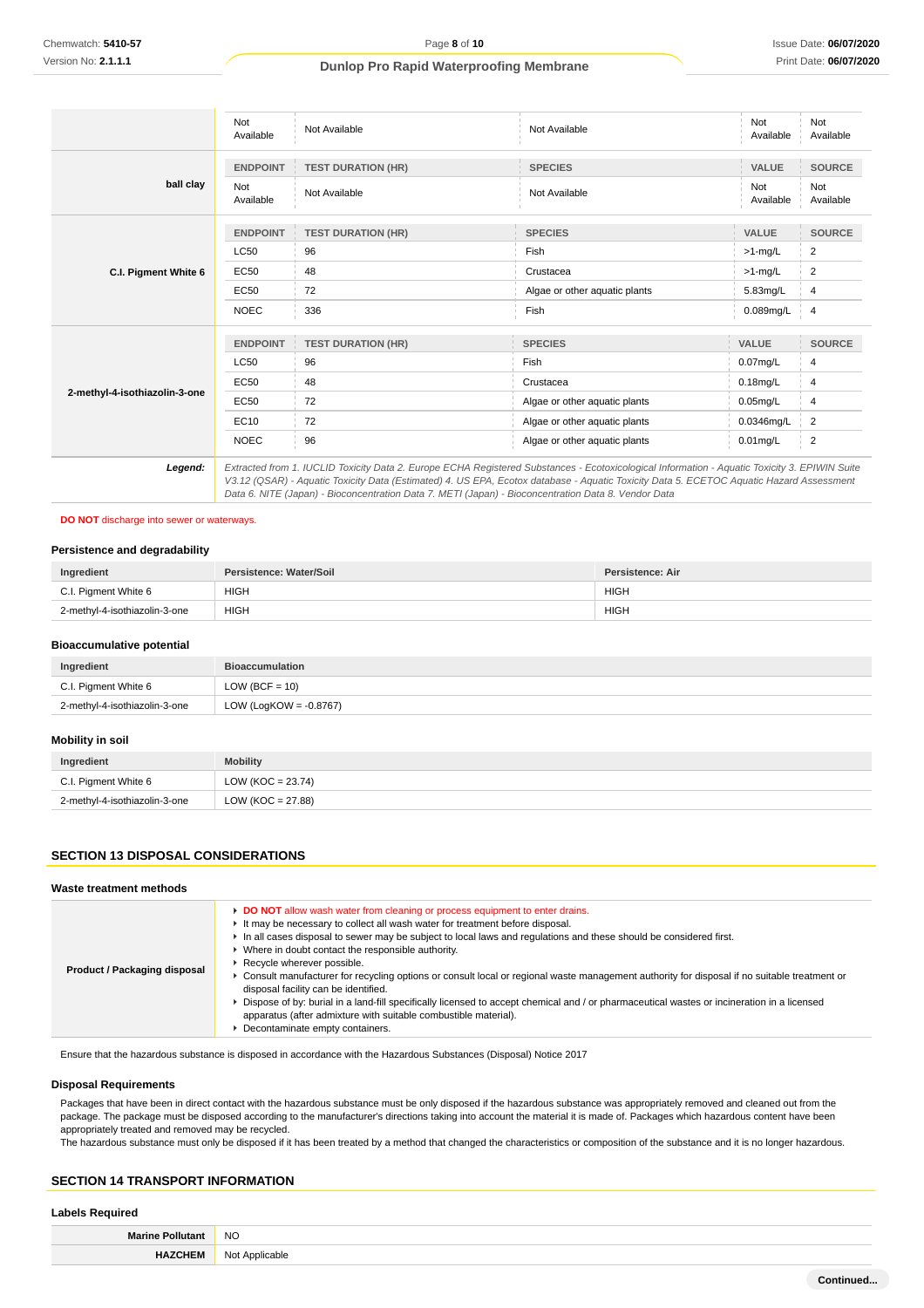# **Land transport (UN): NOT REGULATED FOR TRANSPORT OF DANGEROUS GOODS**

**Air transport (ICAO-IATA / DGR): NOT REGULATED FOR TRANSPORT OF DANGEROUS GOODS**

# **Sea transport (IMDG-Code / GGVSee): NOT REGULATED FOR TRANSPORT OF DANGEROUS GOODS**

**Transport in bulk according to Annex II of MARPOL and the IBC code**

Not Applicable

#### **SECTION 15 REGULATORY INFORMATION**

## **Safety, health and environmental regulations / legislation specific for the substance or mixture**

This substance is to be managed using the conditions specified in an applicable Group Standard

| <b>HSR Number</b>                                                                                                                             | <b>Group Standard</b>                                                              |                                                                                                                      |  |  |
|-----------------------------------------------------------------------------------------------------------------------------------------------|------------------------------------------------------------------------------------|----------------------------------------------------------------------------------------------------------------------|--|--|
| HSR002679                                                                                                                                     | Surface Coatings and Colourants (Toxic [6.7]) Group Standard 2017                  |                                                                                                                      |  |  |
|                                                                                                                                               | <b>BARIUM SULFATE IS FOUND ON THE FOLLOWING REGULATORY LISTS</b>                   |                                                                                                                      |  |  |
| New Zealand Inventory of Chemicals (NZIoC)                                                                                                    |                                                                                    | New Zealand Workplace Exposure Standards (WES)                                                                       |  |  |
| SILICA CRYSTALLINE - QUARTZ IS FOUND ON THE FOLLOWING REGULATORY LISTS                                                                        |                                                                                    |                                                                                                                      |  |  |
| Chemical Footprint Project - Chemicals of High Concern List                                                                                   |                                                                                    | New Zealand Hazardous Substances and New Organisms (HSNO) Act - Classification                                       |  |  |
|                                                                                                                                               | International Agency for Research on Cancer (IARC) - Agents Classified by the IARC | of Chemicals                                                                                                         |  |  |
| Monographs                                                                                                                                    | International Agency for Research on Cancer (IARC) - Agents Classified by the IARC | New Zealand Hazardous Substances and New Organisms (HSNO) Act - Classification<br>of Chemicals - Classification Data |  |  |
| Monographs - Group 1 : Carcinogenic to humans                                                                                                 |                                                                                    | New Zealand Inventory of Chemicals (NZIoC)                                                                           |  |  |
| New Zealand Approved Hazardous Substances with controls                                                                                       |                                                                                    | New Zealand Workplace Exposure Standards (WES)                                                                       |  |  |
|                                                                                                                                               |                                                                                    |                                                                                                                      |  |  |
| <b>BALL CLAY IS FOUND ON THE FOLLOWING REGULATORY LISTS</b>                                                                                   |                                                                                    |                                                                                                                      |  |  |
| Chemical Footprint Project - Chemicals of High Concern List                                                                                   |                                                                                    | New Zealand Inventory of Chemicals (NZIoC)                                                                           |  |  |
| International WHO List of Proposed Occupational Exposure Limit (OEL) Values for<br>Manufactured Nanomaterials (MNMS)                          |                                                                                    | New Zealand Workplace Exposure Standards (WES)                                                                       |  |  |
| C.I. PIGMENT WHITE 6 IS FOUND ON THE FOLLOWING REGULATORY LISTS                                                                               |                                                                                    |                                                                                                                      |  |  |
| Chemical Footprint Project - Chemicals of High Concern List                                                                                   |                                                                                    | New Zealand Approved Hazardous Substances with controls                                                              |  |  |
| International Agency for Research on Cancer (IARC) - Agents Classified by the IARC                                                            |                                                                                    | New Zealand Inventory of Chemicals (NZIoC)                                                                           |  |  |
| Monographs                                                                                                                                    |                                                                                    | New Zealand Workplace Exposure Standards (WES)                                                                       |  |  |
| International Agency for Research on Cancer (IARC) - Agents Classified by the IARC<br>Monographs - Group 2B : Possibly carcinogenic to humans |                                                                                    |                                                                                                                      |  |  |
| Manufactured Nanomaterials (MNMS)                                                                                                             | International WHO List of Proposed Occupational Exposure Limit (OEL) Values for    |                                                                                                                      |  |  |
| 2-METHYL-4-ISOTHIAZOLIN-3-ONE IS FOUND ON THE FOLLOWING REGULATORY LISTS                                                                      |                                                                                    |                                                                                                                      |  |  |

New Zealand Approved Hazardous Substances with controls New Zealand Hazardous Substances and New Organisms (HSNO) Act - Classification of Chemicals New Zealand Hazardous Substances and New Organisms (HSNO) Act - Classification of Chemicals - Classification Data New Zealand Inventory of Chemicals (NZIoC)

#### **Hazardous Substance Location**

Subject to the Health and Safety at Work (Hazardous Substances) Regulations 2017.

| <b>Hazard Class</b> | Quantity beyond which controls apply for closed<br>containers | Quantity beyond which controls apply when use occurring in open<br>containers |
|---------------------|---------------------------------------------------------------|-------------------------------------------------------------------------------|
| Not Applicable      | Not Applicable                                                | Not Applicable                                                                |

## **Certified Handler**

Subject to Part 4 of the Health and Safety at Work (Hazardous Substances) Regulations 2017.

| <b>Class of substance</b> | <b>Quantities</b>                                  |
|---------------------------|----------------------------------------------------|
| 6.7A                      | 10 kg or more, if solid<br>10 L or more, if liquid |

Refer Group Standards for further information

## **Tracking Requirements**

Not Applicable

#### **National Inventory Status**

| <b>National Inventory</b>     | <b>Status</b>                                                                                                    |
|-------------------------------|------------------------------------------------------------------------------------------------------------------|
| Australia - AICS              | Yes                                                                                                              |
| Canada - DSL                  | Yes                                                                                                              |
| Canada - NDSL                 | No (barium sulfate; silica crystalline - quartz; ball clay; C.I. Pigment White 6; 2-methyl-4-isothiazolin-3-one) |
| China - IECSC                 | Yes                                                                                                              |
| Europe - EINEC / ELINCS / NLP | Yes                                                                                                              |
| Japan - ENCS                  | No (ball clay)                                                                                                   |
| Korea - KECI                  | Yes                                                                                                              |